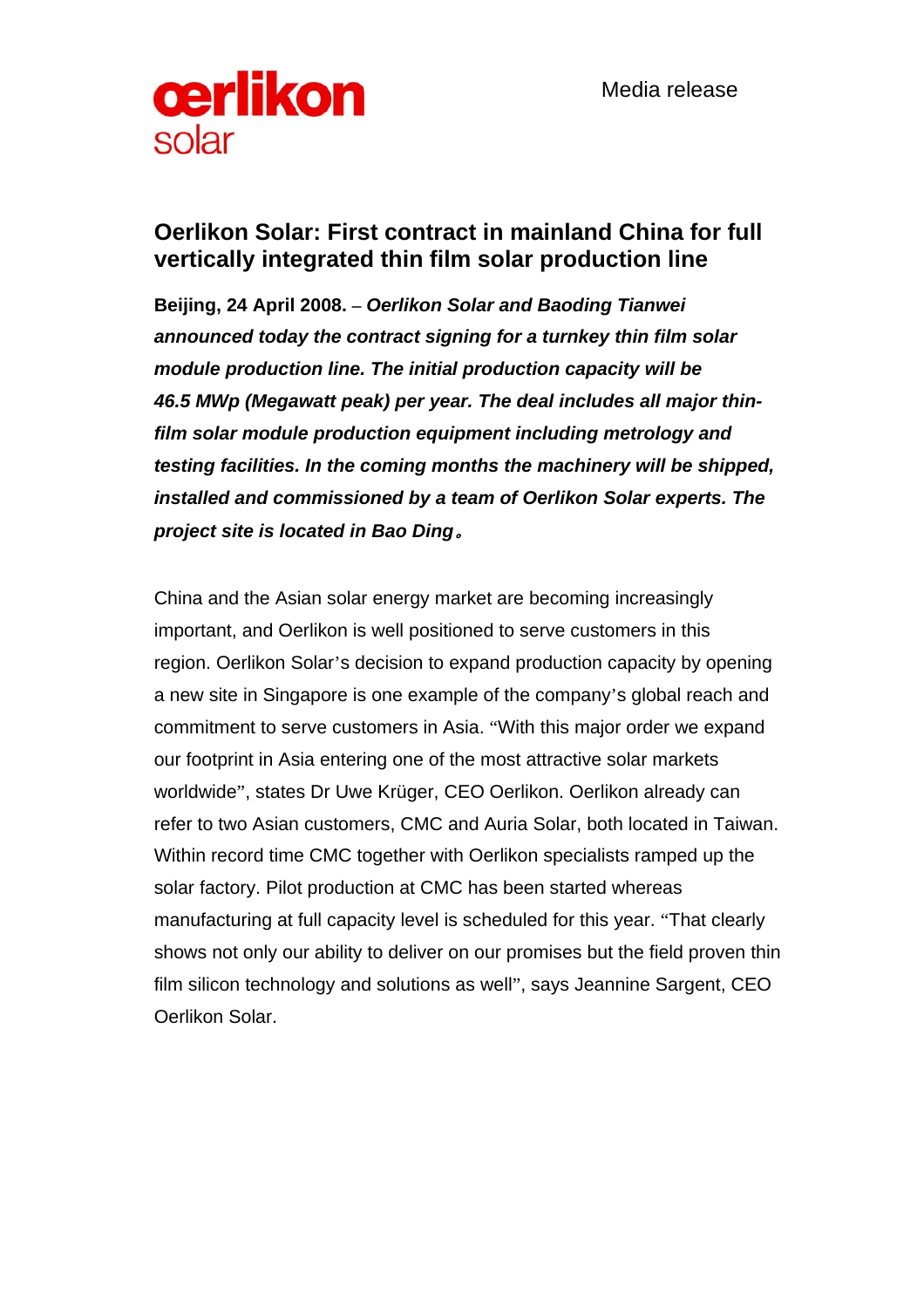

## Page 2 **Oerlikon Solar turnkey solution**

The advanced Oerlikon Solar production line enables highly cost effective manufacture of thin-film silicon modules. The turnkey, end-to-end solution embraces the entire production process from glass cleaning and in-line inspection to testing of the finished solar modules. Another differentiating element is that Oerlikon Solar will provide its full-service package for commissioning the process equipment and securing production ramp-up. This agreement includes Oerlikon's entire metrology system for quality control, the "back end" of module production and its proprietary process technology. Of critical importance are the Oerlikon Solar proprietary TCO layers that play a central role by trapping the light in the photovoltaic thinfilm maximizing the conversion efficiency. "Our capabilities to enhance the efficiency of proven thin-film silicon solar modules result in a direct reduction of cost of ownership. This is a major advantage for our customers in gaining market share", says Sargent.

For further information, please contact:

Michael M. Schmidt Head of Public Relations OC Oerlikon Balzers Ltd., Solar  $T + 42333866439$ F +423 388 54 21 M michael.m.schmidt@oerlikon.com

W www.oerlikon.com/solar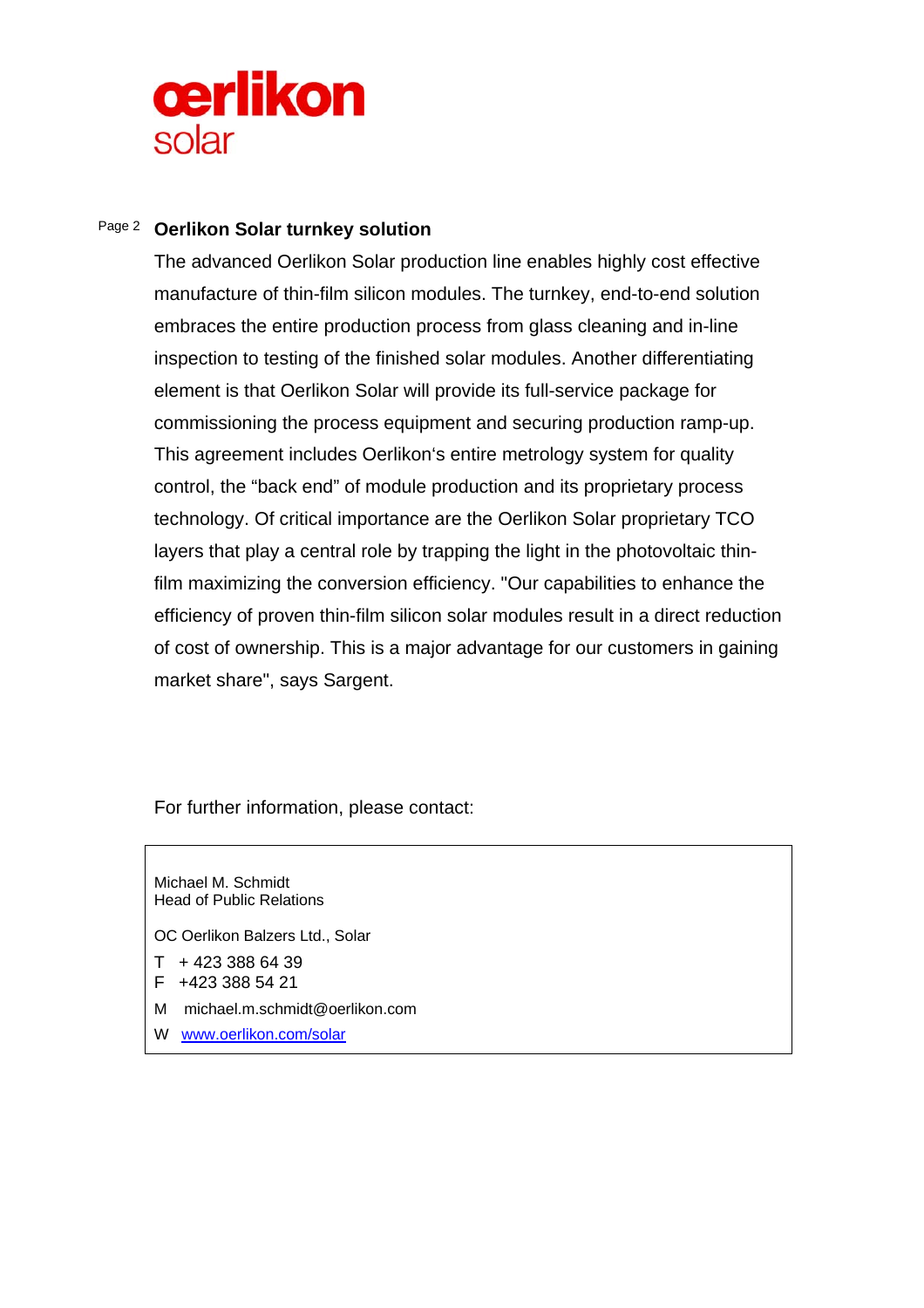

## Page 3 *About Oerlikon Solar*

*Oerlikon Solar offers cost-effective, proven turnkey solutions for the mass production of thin-film silicon solar modules. These fully automated, modular end-to-end manufacturing solutions are focused on reducing device cost and maximizing productivity. They are available as modular end-to-end solutions with metrology and upgradeability in throughput and process technology.* 

*Oerlikon Solar has developed a unique and innovative technology based on its leadership in thin-film technology and in close cooperation with its customers. An in-house pilot line allows producing, testing and optimizing the solar modules in full production size.* 

*Headquartered in Truebbach, Switzerland, Oerlikon Solar maintains an R&D lab in Europe, as well as global customer support and training through sales and service centers in the United States, Europe and Asia. Oerlikon Solar's Asian Hub, located in Singapore, is currently being ramped up and will open in the second half of 2008.* 

## *About Baoding TianWei SolarFilms Co., Ltd.*

*Baoding TianWei Solarfilms Co., Ltd is a subsidiary company of Baoding TianWei Baobian Electric Co., Ltd (Tianwei Baobian, a listed company in Shanghai Stock Exchange with the stock code of 600550).* 

*As the most important leading company in China transformer industry and a famous transformer supplier in the world as well, TianWei Baobian has already become one of the biggest transformer manufacturers all over the world together with Siemens and ABB.* 

*Tianwei Baobian has been paying closely attention to the world development trend of energy. With acute market foresight and advanced strategic insight, TianWei Baobian adjusted its industry structure timely and entered into the renewable energy industry in 2002. So far TianWei Baobian has been one of the famous companies of PV industry in the world and has become the only company in China with core products and services substantially covering the entire PV industry value chain from multi-crystalline ingots, wafers, PV cells, PV modules and PV systems manufacturing to PV system installation. TianWei Baobian has already provided high quality PV modules to PV system integrators and distributors located in various markets around the world.* 

*Baoding TianWei Solarfilms Co., Ltd.,founded in January, 2008, jointly with top experts from prestigious research institutes, designs, manufactures, sells and installs a-Si PV*